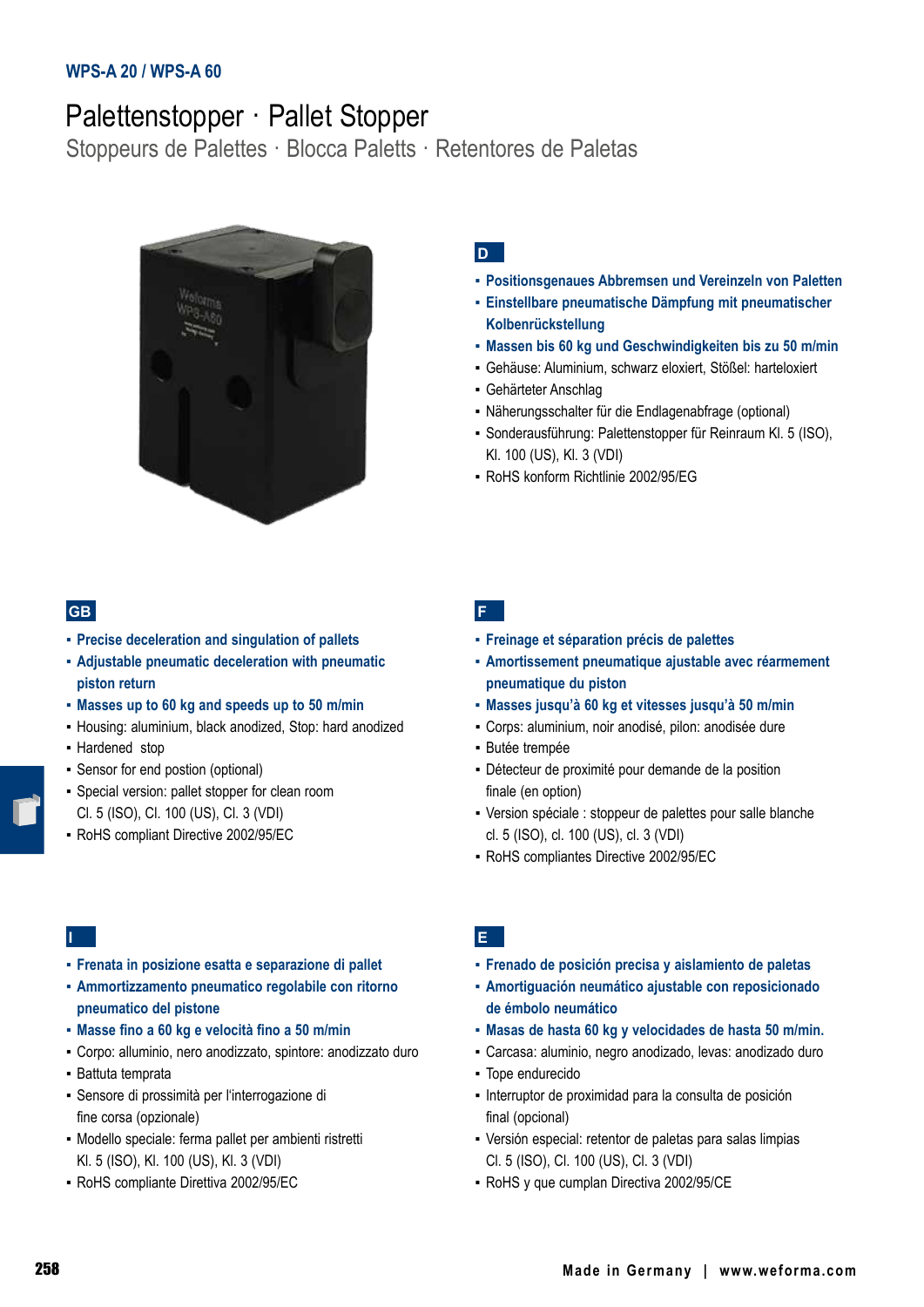

#### **LEISTUNGEN ▪ PERFORMANCE ▪ CARATTERISTICHE TECNICHE ▪ CARACTERÍSTICAS TÉCNICAS**

| Geschwindigkeit<br>Speed Vitesse<br>Velocità - Velocidad |                               | 6 m/min  | 9 m/min  | $12 \text{ m/min}$ | $18 \text{ m/min}$ | $24 \text{ m/min}$ | $30 \text{ m/min}$ | 36 m/min | $50 \text{ m/min}$ |                 | Masse<br>Mass<br>Masse<br>Massa<br>Masa | Reibung<br>Friction<br>Friction<br>Attrito<br>Fricción | Antriebskraft<br>Propelling force<br>Force motrice<br>Forza motrice<br>Fuerza motriz |
|----------------------------------------------------------|-------------------------------|----------|----------|--------------------|--------------------|--------------------|--------------------|----------|--------------------|-----------------|-----------------------------------------|--------------------------------------------------------|--------------------------------------------------------------------------------------|
| <b>WPS-A 20</b>                                          | Masse<br><b>Mass</b><br>Masse | $2 - 20$ | $2 - 10$ | $2 - 10$           | $2 - 10$           | $2 - 7$            | $2 - 5$            | $1 - 3$  | $0.25 - 1.5$       | <b>WPS-A20</b>  | $0.25 - 20$ kg                          | $0,07 \mu$                                             | min. 6 N                                                                             |
| <b>WPS-A 60</b>                                          | Massa<br>Masa<br>(kg)         | $3 - 60$ | $3 - 40$ | $3 - 35$           | $3 - 30$           | $3 - 24$           | $3 - 18$           | $3 - 10$ | $1 - 5$            | <b>WPS-A 60</b> | $1 - 60$ kg                             | $0,07 \mu$                                             | min. 6 N                                                                             |

# **TECHNISCHE DATEN D GB**

| <b>Druckbereich</b> | 4 - 8 bar   |  |  |  |  |
|---------------------|-------------|--|--|--|--|
| <b>Druckluft</b>    | aufbereitet |  |  |  |  |
| Schlauchdurchmesser | $6 - 8$ mm  |  |  |  |  |
| Hub horizontal:     | 21 mm       |  |  |  |  |
| Hub vertikal:       | 8 mm        |  |  |  |  |

# **DONNÉES TECHNIQUES F I**

| Pression de service | 4 - 8 bar       |  |  |  |
|---------------------|-----------------|--|--|--|
| Air comprimé        | conditionné     |  |  |  |
| Diamètre du tube    | $6 - 8$ mm      |  |  |  |
| Course horizontale: | $21 \text{ mm}$ |  |  |  |
| Course verticale:   | 8 mm            |  |  |  |

# **DATOS TÉCNICOS**

| Área de impresión    | 4 - 8 bar       |
|----------------------|-----------------|
| Aire comprimido      | preparado       |
| Diámetro de manguito | $6 - 8$ mm      |
| Carrera horizontal:  | $21 \text{ mm}$ |
| Carrera vertical:    | 8 mm            |
|                      |                 |

# **GB** SPECIFICATIONS

| <b>Working Pressure</b> | 4 - 8 bar  |  |  |  |
|-------------------------|------------|--|--|--|
| <b>Compressed Air</b>   | treated    |  |  |  |
| <b>Tube Diameter</b>    | $6 - 8$ mm |  |  |  |
| Stroke horizontal:      | 21 mm      |  |  |  |
| Stroke vertical:        | 8 mm       |  |  |  |

# **EXECUTE DATI TECNICI**

| Range pressione    | 4 - 8 bar                     |  |  |  |
|--------------------|-------------------------------|--|--|--|
| Aria compressa     | trattata                      |  |  |  |
| Sezione tubo       | $6 - 8$ mm<br>$21 \text{ mm}$ |  |  |  |
| Corsa orizzontale: |                               |  |  |  |
| Corsa verticale:   | 8 mm                          |  |  |  |

E DATOS TÉCNICOS<br>Accessories Page 275 • Accessories Page 275 • Accessories Page 275 • Accessori Pagina 275 Accesorios Página 275